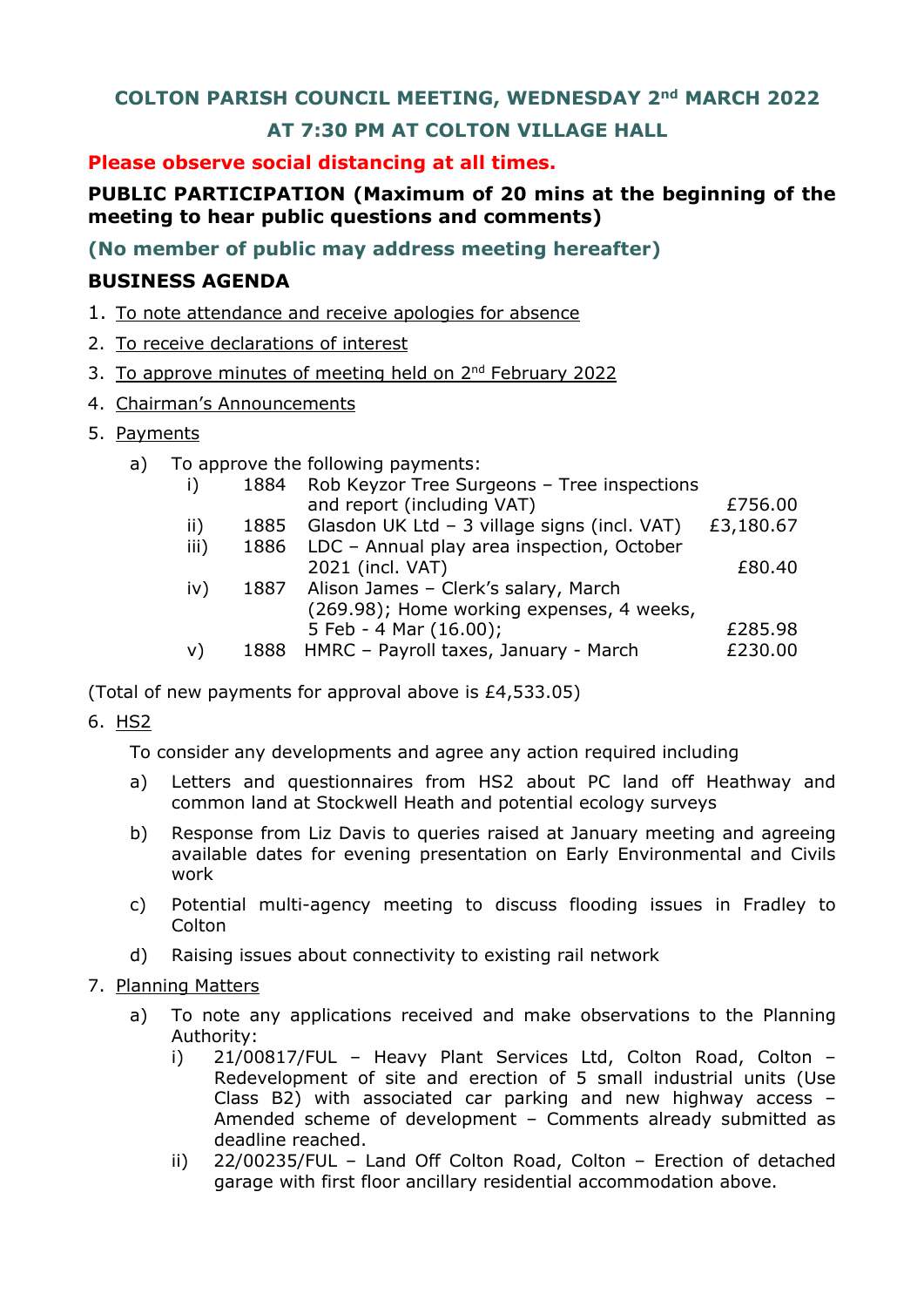- iii) 22/00216/FUL -Newlands Cottage, Newlands Lane, Blithbury Section 73 application for the variation of Condition 3 (external lighting) of application 21/00998/FUL to allow installation of 6 lighting columns.
- b) To report on any recent decisions of the Planning Authority
- c) To consider any further action required on application 18/01303/FULM Proposed gas fired power station on Land North of Bellamour Lane
- d) To consider any update on application relating to mobile home at Moor Lane
- 8. Highways, Footpaths and Open Spaces
	- a) To report on progress and agree any action required:
		- i) Flooding including Blithbury Road and Colton Road by the Yorkshireman and Environment Agency's modelling of brook flow
		- ii) Drain and gully clearance around the parish, including any response from Highways
		- iii) Any footpath/Rights of Way issues Unsuitable gate and electric fence on bridleway Colton 32
		- iv) Potentially diseased ash trees by B5013 towards Admaston Update to landowners
		- v) Rats at Stockwell Heath pond and response from LDC Environmental Health
		- vi) Erosion of path alongside Moreton Brook
- 9. To receive update on delivery and installation of new village signs
- 10.To receive update on signage for village defibrillator
- 11.To discuss action on Climate Change and working towards Carbon Neutral Colton
- 12.To hear update from parish-wide meeting to discuss ways to celebrate the Queen's Platinum Jubilee in the parish

#### 13.Correspondence

To note items of correspondence received and agree any actions required:

- a) LDC Community Governance Review, looking at current and future parish level provision across Lichfield District, with consultation launched inviting comments from parish councils, residents, businesses, community groups etc. (Email, circulated to cllrs)
- b) LDC Request for information about planned Jubilee events, to compile district-wide list of events and potentially offer support (Email, circ. to cllrs)
- c) TGM Copies of insurance certificates for 2022 grounds maintenance (Email)
- d) HS2 Invitation to online presentation 'The journey of designing HS2 Phase 2a' on Monday 28<sup>th</sup> February 6-7pm, appointments for one-to-one virtual meetings with the Engagement team available on various dates and apprenticeship opportunities (Emails circulated to cllrs)
- e) '20's plenty for us' campaign Invitation to online presentation about benefits of 20mph limits and campaign to get parish councils and SCC to support them, on Monday 28<sup>th</sup> February (revised date) at 7.30pm (Email, circulated to cllrs)
- f) Keep Britain Tidy Opportunity to join The Great British Spring Clean between 25<sup>th</sup> March and 10<sup>th</sup> April and register for partner pack and collection bags (Email)
- g) Royal British Legion Industries Invitation to 'Plant a tree for the Jubilee' as part of The Queen's Green Canopy project (Email, circulated to cllrs)